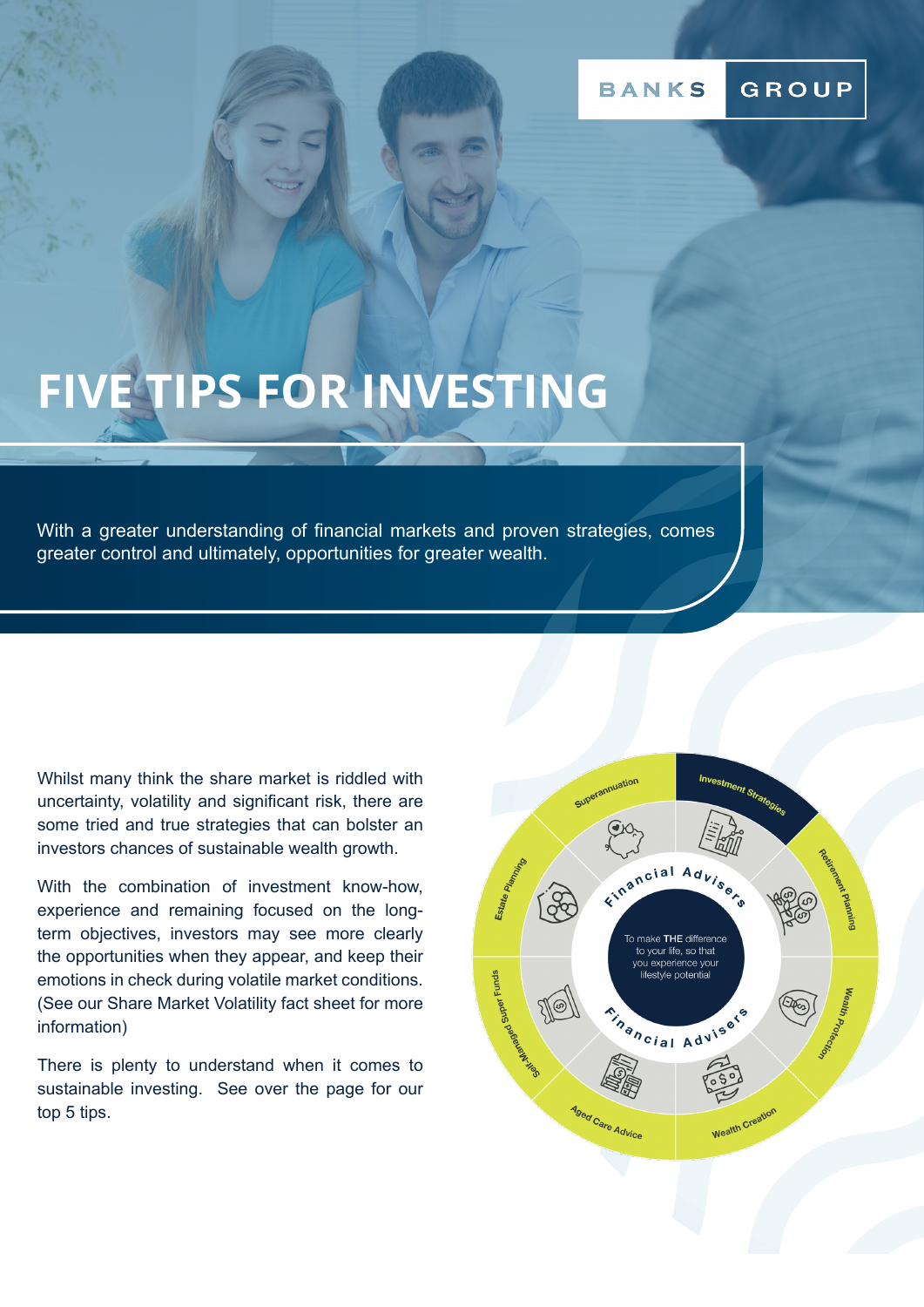# **1. Diversify your portfolio**

You can't control the markets, but you can control what and where you invest.

Through diversification you can spread your holdings so that they don't always move in the same way at the same time. When some fall in value, others may rise, potentially creating a smoother portfolio performance.

There are a number of different ways you can diversify your portfolio.

- **• asset classes** the main ones being cash, fixed interest, property, and shares.
- **• market sectors** purchasing shares across different industries (e.g. materials, financials, information technology, health care).
- **• fund managers** have different investment approaches that can produce different results over a variety of market conditions.
- **• geography** by investing in different countries or in multinational corporations, you can smooth out the effects of patchy economic conditions.

You don't need to try to pick winners. Diversification helps take the guesswork out of which investments are going to perform well.

# **2. From Little things, big things grow**

### **Earn returns on returns**

By reinvesting your investment earnings, you get interest on interest, magnifying your returns over time — the so-called "miracle of compounding".

The longer you do this, the bigger the exponential growth in your returns.

### **Dollar cost averaging**

One thing is certain about share markets: the price of shares go up and down.

'Dollar cost averaging' (also known as the 'constant dollar plan') is an investment strategy that helps reduce the long-term impact of market volatility.

Investing regular dollar amounts at consistent intervals – regardless of the share or investment fund unit price, will result in more units being purchased when prices are low, and less units when prices are high.

Not only does this strategy smooth out price fluctuations, it also removes the risk of you making one poorly timed lump-sum investment. Take a look at the impact of compound interest and dollar cost averaging in the table below.

|       | <b>Initial</b><br>investment | Monthly extra<br>investment | <b>Total extra</b><br>investment | <b>Average annual</b><br>return | <b>Value after</b><br>10 years |
|-------|------------------------------|-----------------------------|----------------------------------|---------------------------------|--------------------------------|
| Janet | \$10,000                     | \$0                         | \$0                              | 8% pa                           | \$21,589                       |
| Peter | \$10,000                     | $$100*$                     | \$12,000                         | 8% pa                           | \$36,589                       |
| Lynne | \$10,000                     | \$200*                      | \$24,000                         | 8% pa                           | \$58,187                       |

\*Assuming the contribution is made at the start of each month. This calculation is based on this basic information only and does not take into account fluctuating returns and real market conditions. It disregards tax implications and is designed to illustrate the power of compounding and dollar cost averaging.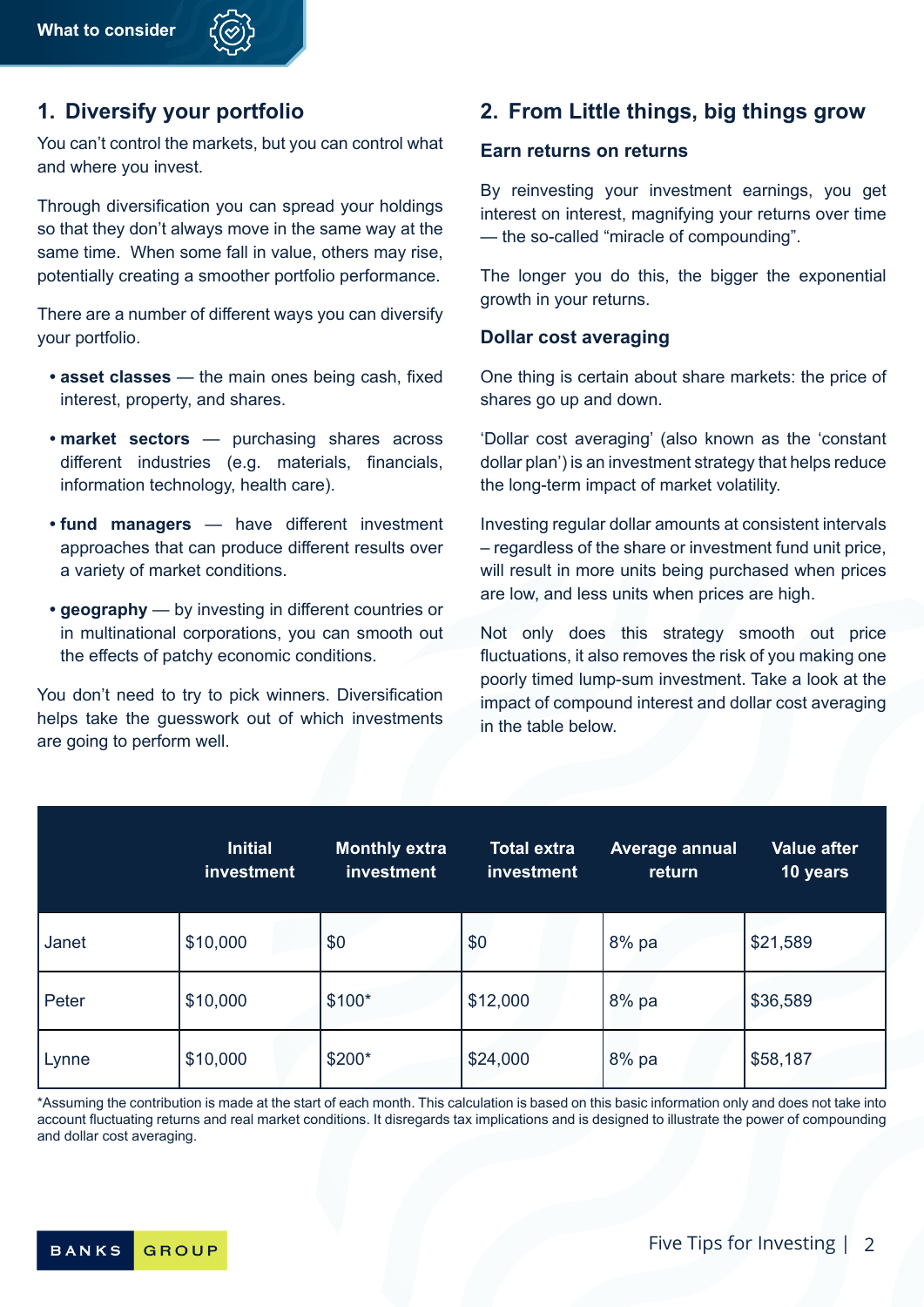

## **3. Stay Invested for the long-term**

Markets move in cycles, influenced by things like trade relations, commodity prices, interest rates and investor sentiment. As the graph below shows, each downturn in the Australian share market between August 1991 and August 2021 was followed by a recovery (some taking longer than others).

It shows, that investors who stay the course and remain invested, benefit from the markets' long-term upward trend.



ASX / S&P500 All Ordinaries Accumulation Index.

Source: Information current as at 3 September 2021. © Westpac Financial Services Limited 2021.

### **Think in years, not days**

Trying to time the market is a risky business, as it's impossible to predict the best day to buy or sell.

Missing just a handful of days where there were good market gains, can significantly reduce the long-term value of your investment.

Take a look the graph on page 4. Based on the performance of the S&P500 Accumulation Index from 1 January 2000 to 24 November 2020, a notional \$100 investment would have provided a 270.9% return if the investment was purchased and held for the period. In comparison to a 69.9% return (a 201% difference!), had the investment not been held for the 10 best days.

Nobody could predict when the best days were going to occur, so the only way you could take advantage of them, was to be invested in the market for the full period.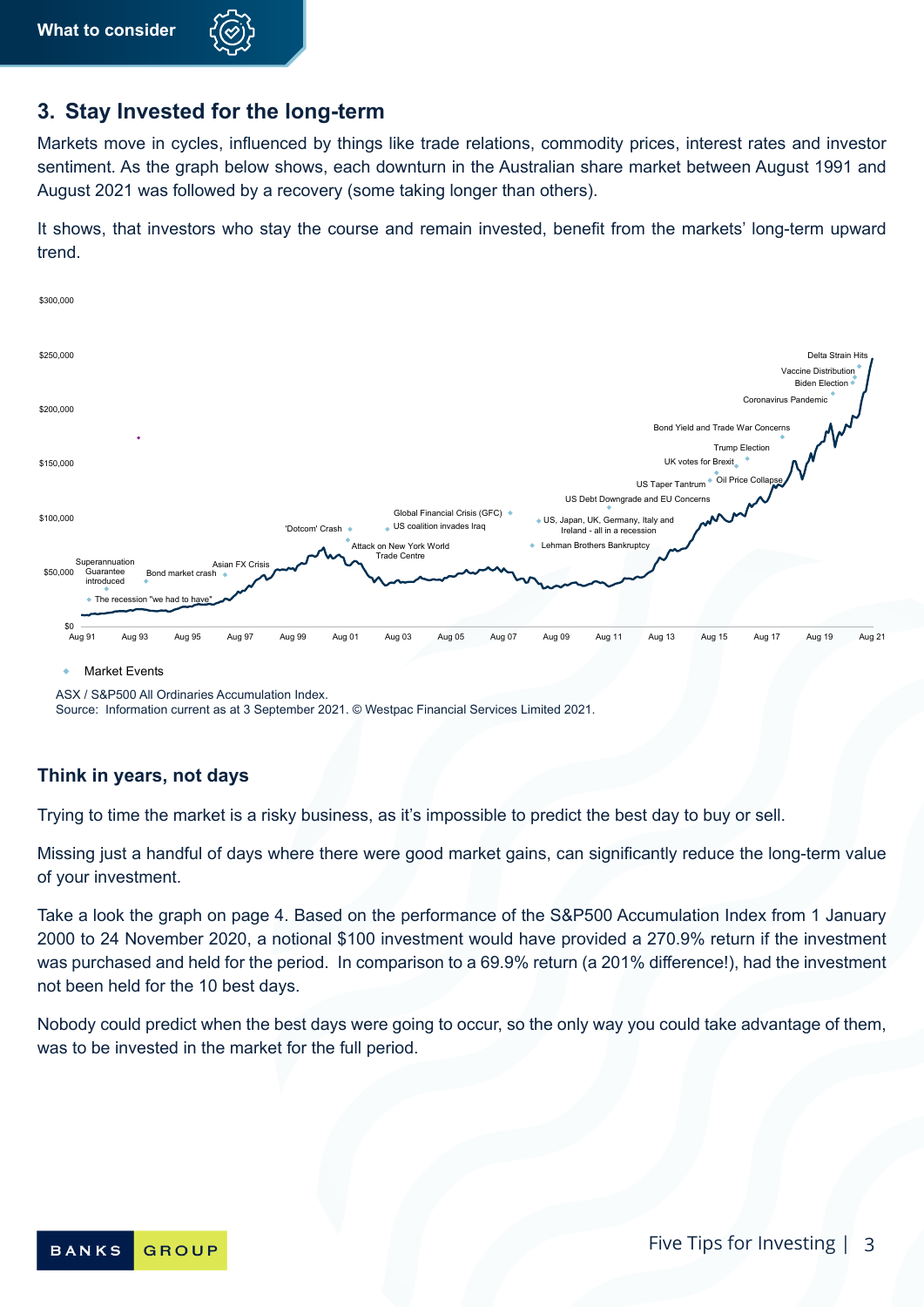### **Market timing doesn't pay: Growth of \$1,000 using a 10% sell and 10% buy**



Source: Vanguard Calulations using data from Factsheet.

# **4. Look before you leap**

Before you make an investment, it's important for you to understand the risk–return trade-off.

Similarly, before you withdraw from an investment, you need to know what the implications and costs will be. Here are three major things you should consider before withdrawing from a fund or other investment:

### **Crystallising your losses**

Knee-jerk selling in response to market movements can create problems. If the value of your investment falls but you don't sell, you've made a loss — but only on paper. If the market rebounds, your investment could return to positive territory — without you doing a thing. However, by selling your investment in a falling market you'll make your losses real and irreversible.

### **Paying capital gains tax**

Before selling an investment, make sure you know what your capital gains tax (CGT) liability will be. Large crystalised gains may result in large tax implications.

### **Loss of future earnings**

If you're thinking about making a partial withdrawal from a fund, remember you'll lose the earnings from the compound growth of that withdrawal. In other words, if you withdraw the money, you can't earn dividends on the funds not invested.

Take a look at the example on page 5 that shows the impact of a partial withdrawal.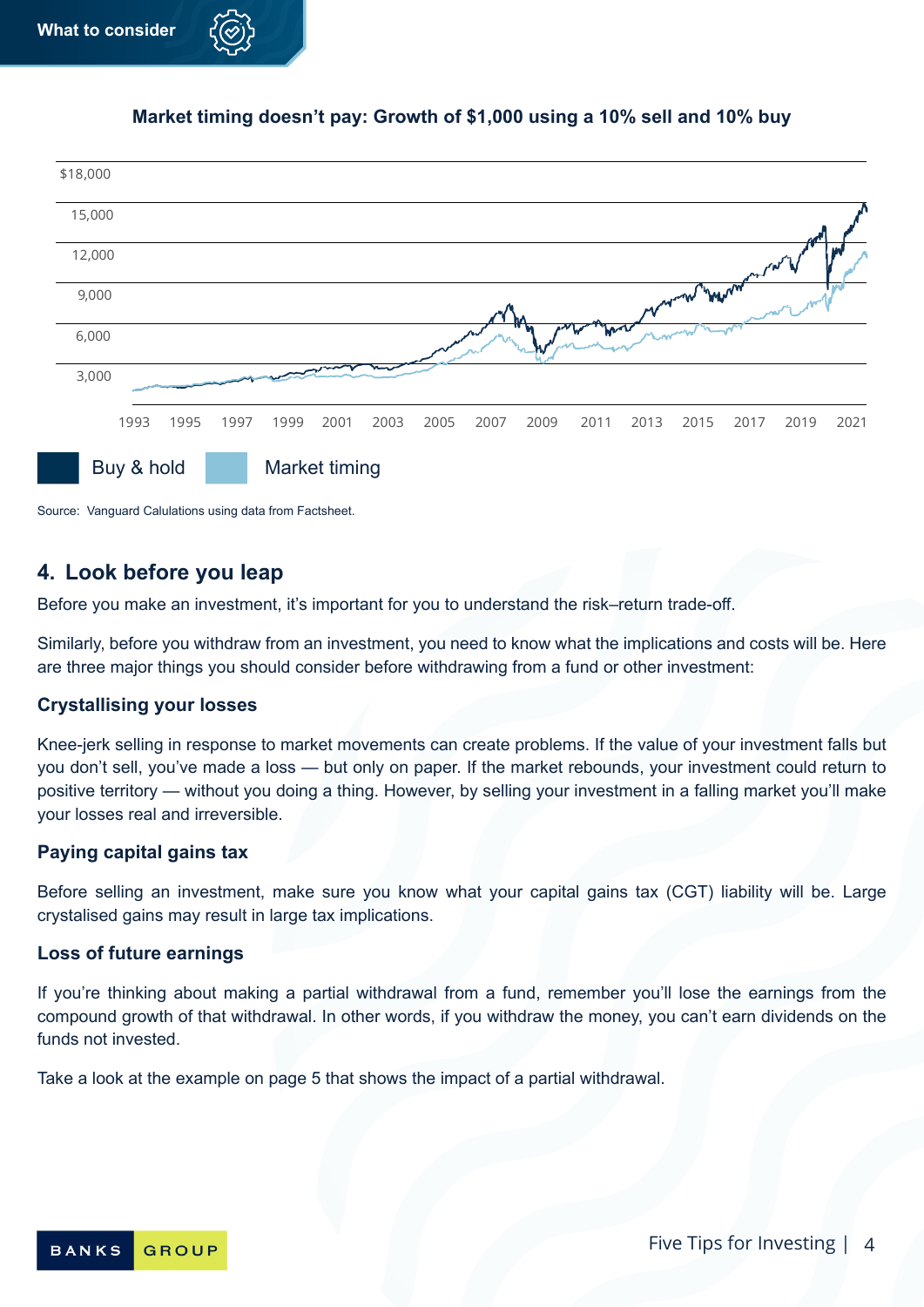### Example:

Erica and Steve each invested \$30,000 in the same managed fund for 10 years. The fund returned an average of 8% p.a.

Steve withdrew \$5,000 from his fund for an overseas trip. While Steve enjoyed his holiday, the withdrawal reduced his long term return.

As you can see in the graph below, Erica's \$30,000 grew to \$64,768, while Steve's \$25,000 grew to \$53,973 — \$10,795 less than Erica's.



This illustration does not take into account tax implications.

### **5. Get expert advice**

The best piece of advice you can get is often 'get some professional advice'.

Engaging a Adviser to tailor a financial plan specific to your personal financial circumstances and what may be possible, may bring financial benefits that far outweigh expectations.

From providing strategic financial advice through to being the calm professional voice during bouts of volatility, we can help you filter out the 'noise' and ensure you continue to make sound investment decisions.

Contact us to schedule a complimentary consultation at info@banksgroup.com.au or +61 3 9810 0700.

Afterall, you don't need to be wealthy to invest, you need to invest to be wealthy.